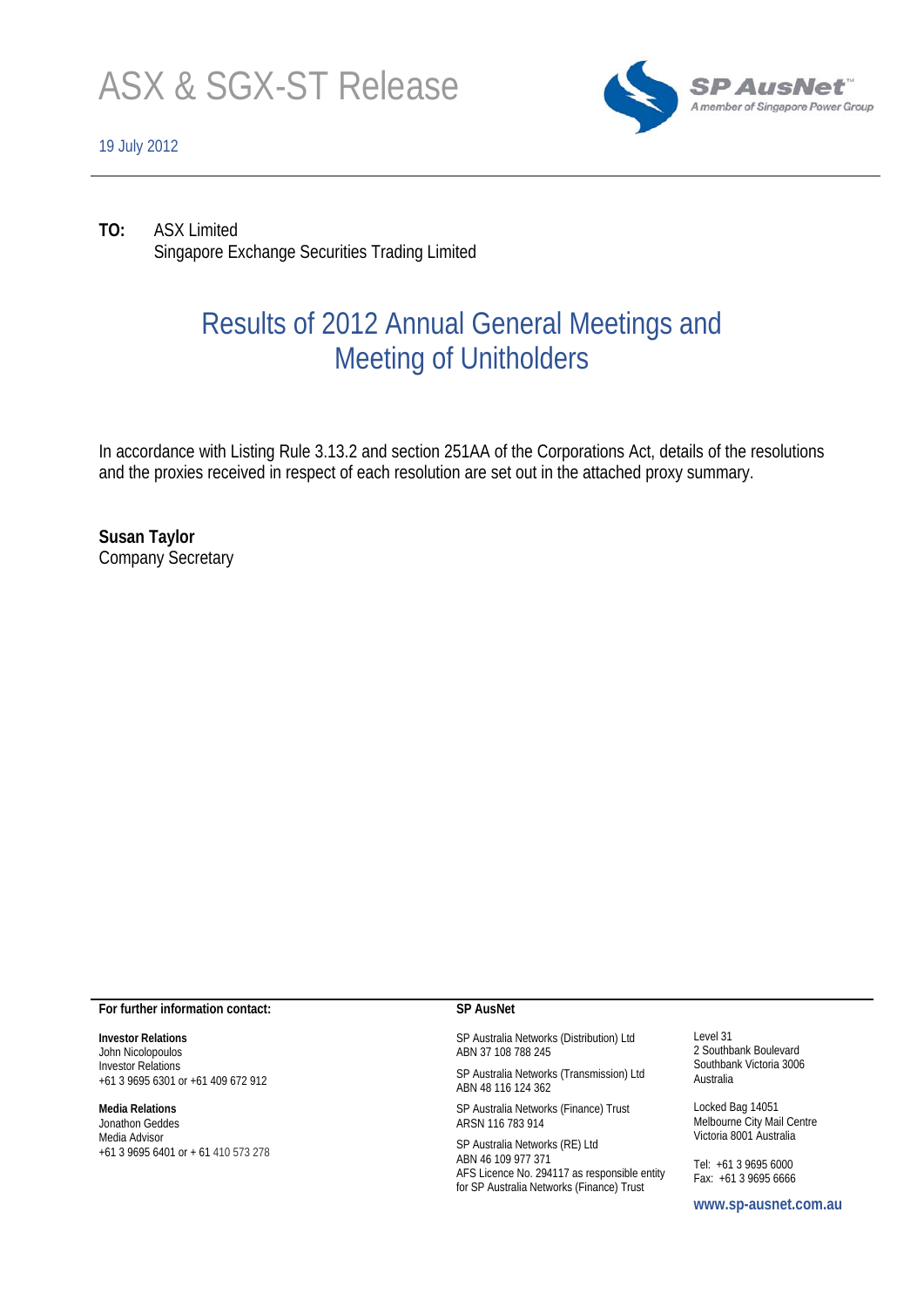# **SP AUSNET Proxy Summary 2012 Annual General Meetings and Meeting of Unitholders - Thursday, 19 July 2012**

#### **Item 2A) Re-election of Director - Mr Eric Gwee**

The instructions given to validly appointed proxies in respect of the resolution were as follows:

| For           | Against     | Abstain   | <b>Proxy's discretion</b> |
|---------------|-------------|-----------|---------------------------|
| 2.500.625.007 | 100.498.946 | R 212 117 | 5.992.125                 |

The motion was carried as an ordinary resolution on a poll the details of which are:

| -or           | <b>Against</b> | Abstain   |
|---------------|----------------|-----------|
| 2.507.769.852 | 100,498,946    | 6.212.899 |

#### **Item 2B) Re-election of Director - Mr Tony Iannello**

The instructions given to validly appointed proxies in respect of the resolution were as follows:

| For           | Against   | Abstain   | <b>Proxy's discretion</b> |
|---------------|-----------|-----------|---------------------------|
| 2,594,342,105 | 5.817.980 | 6.175.985 | 5.992.125                 |

The motion was carried as an ordinary resolution on a poll the details of which are:

| ∙or     | <b>Against</b> | Abstain |
|---------|----------------|---------|
| 404 727 | 980            | 267     |
| 2,601   | G 917          | e ooo   |

#### **Item 2C) Re-election of Director - Mr Ho Tian Yee**

The instructions given to validly appointed proxies in respect of the resolution were as follows:

| For           | Against     | Abstain   | <b>Proxy's discretion</b> |
|---------------|-------------|-----------|---------------------------|
| 2.385.306.662 | 213.524.597 | 8.456.787 | 149<br>6.040.             |

The motion was carried as an ordinary resolution on a poll the details of which are:

| .-ืor         | <b>Against</b> | <b>Abstain</b> |
|---------------|----------------|----------------|
| 2.392.462.808 | 213.524.597    | 8.457.569      |

#### **Item 3) Remuneration report**

The instructions given to validly appointed proxies in respect of the resolution were as follows:

| For           | Against     | Abstain   | <b>Proxy's discretion</b> |
|---------------|-------------|-----------|---------------------------|
| 2.468.856.470 | 130,707,542 | 9,551,075 | 2.611.269                 |

The motion was carried as an ordinary resolution on a poll the details of which are:

| For           | <b>Against</b> | Abstain         |
|---------------|----------------|-----------------|
| 2.469.621.374 | 130,756,091    | .744.585<br>9., |

#### **Item 4) Amendment of Constitutions**

The instructions given to validly appointed proxies in respect of the resolution were as follows:

| ∈or           | <b>Against</b> | Abstain   | <b>Proxy's discretion</b> |
|---------------|----------------|-----------|---------------------------|
| 2,599,092,966 | 3,200,291      | 6,453,812 | 2.684.016                 |

The motion was carried as a special resolution on a poll the details of which are:

| For           | <b>Against</b> | Abstain   |
|---------------|----------------|-----------|
| 2.600.170.444 | 3,203,812      | 6.454.594 |